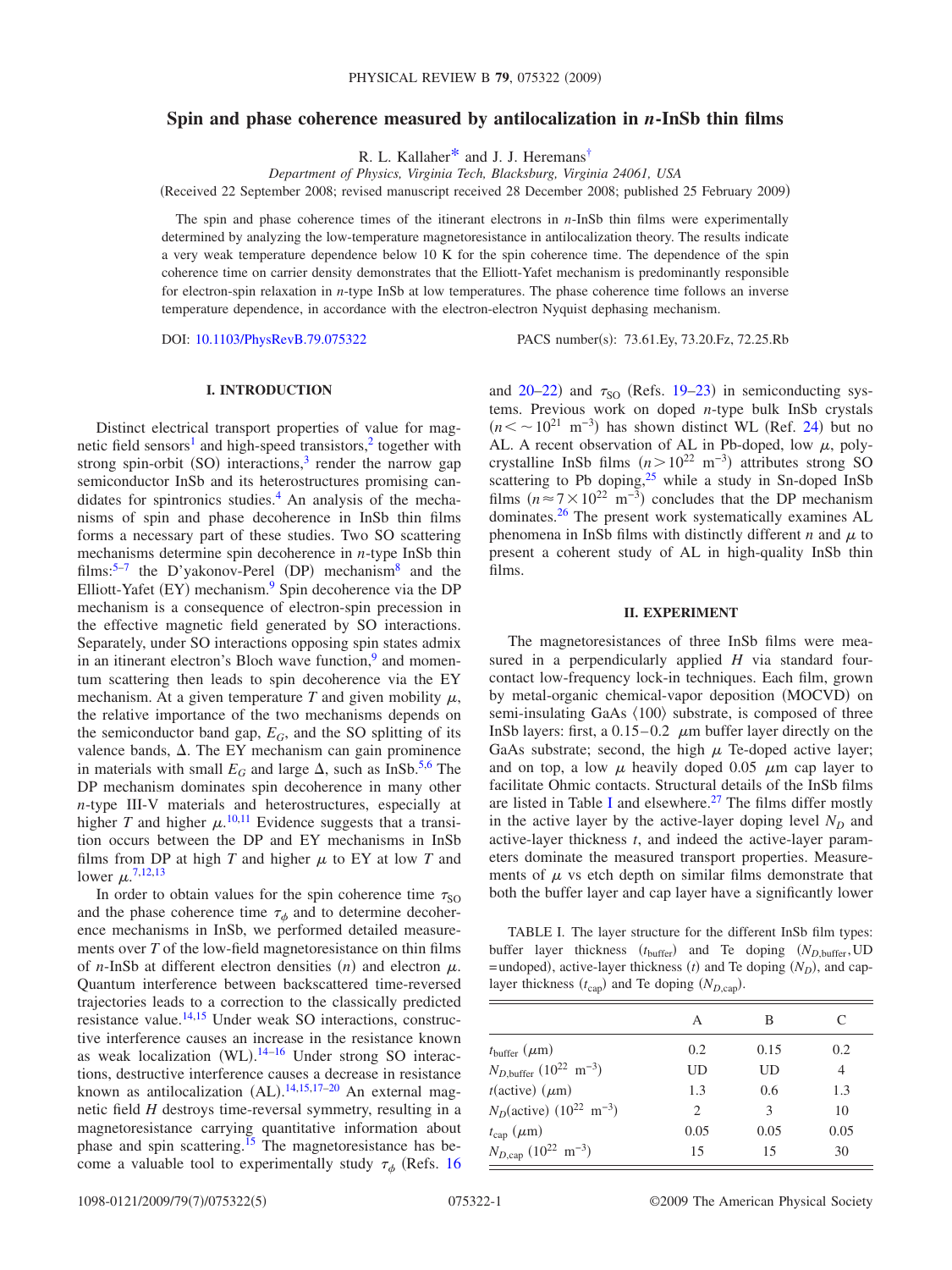<span id="page-1-0"></span>TABLE II. The active-layer transport properties for the different InSb film types: electron density  $(n)$ , mobility  $(\mu)$ , Fermi energy  $(E_F)$ , and wavelength  $(\lambda_F)$  at  $T=0.4$  K.

|                             | А           | В             | C             |
|-----------------------------|-------------|---------------|---------------|
| $n(10^{22} \text{ m}^{-3})$ | $0.6 - 0.7$ | $2.8 - 3.1$   | $8.8 - 9.0$   |
| $\mu$ (m <sup>2</sup> /Vs)  | $4.0 - 4.4$ | $3.4 - 3.5$   | $4.4 - 4.5$   |
| $E_F$ (meV)                 | $8.3 - 9.2$ | $22.0 - 23.4$ | $43.5 - 44.1$ |
| $\lambda_F$ ( $\mu$ m)      | 0.11        | 0.07          | 0.05          |

average  $\mu$  than the active layer.<sup>28</sup> The buffer layer mitigates the effect of threading dislocations arising from the 14% lattice mismatch at the GaAs/InSb interface. The threading dislocations depress the mobility of the interface layer and act as *n*-type dopants. To further increase the resistance of the buffer layer, either no or low intentional Te doping is employed in this layer. In addition, depletion of carriers from the surface of the semiconducting film further increases the cap-layer resistance relative to the active-layer resistance. The data have thus been analyzed assuming a dominant contribution to the magnetoresistance from the active layer only, neglecting contributions from the buffer and cap layers. This assumption is supported by a multilayer in-plane magnetotransport analysis $29$  which suggests that the active layer conducts  $\sim$ 95% of the overall current.

Hall effect and resistivity measurements were performed in order to characterize the active layers at low *T*. Table [II](#page-1-0) summarizes the low *T* transport properties. Experimental values for  $n$  and  $\mu$  correspond to the active-layer properties, confirming that little or no current is conducted by the buffer and cap layers. Sample type A corresponds to a lightly doped thick active layer, yielding high  $\mu$  at low  $n$ <sup>[1](#page-4-2)</sup>. Sample type B features a moderately doped thin active layer, resulting in lower  $\mu$  at intermediate *n*. Sample type C corresponds to a highly doped thick active layer with high  $\mu$  and high  $n$ . The dependence of  $\mu$  on *T* is nonmonotonic<sup>27</sup> and typically exhibits a maximum in  $\mu$  (at  $T \approx 200$  K for sample A, *T*  $\approx$  300 K for sample B, and  $T \approx 80$  K for sample C), indicating a competition between phonon scattering and screened *n*-dependent Coulombic ionized dopant scattering as  $\mu$ -limiting scattering mechanisms.<sup>30</sup> Phonon scattering dominates at higher *T*, whereas Coulombic scattering dominates at low *T* where WL and AL phenomena can be observed. The level of Coulombic scattering in the active layer results from a balance between increased ionized dopant concentrations at higher  $N_D$  on one hand and increased screening due to the higher *n* at higher  $N_D$  on the other. This trade off has been used previously to optimize InSb layers for magnetic sensor applications.<sup>27</sup> In sample B with thinner buffer and active layers, threading dislocations reaching into the active layer may also contribute to a lower  $\mu$  and higher *n*. Threading dislocations act as *n*-type dopants and likewise result in Coulombic scattering. In short, at low *T*, ionized dopants and dislocations in the active layers determine  $n$  and limit  $\mu$ through Coulombic mechanisms. Phenomena such as surface scattering are not believed to play a discernible role in the active layers.

## **III. RESULTS AND DISCUSSION**

Figure [1](#page-1-1) contains examples of the magnetoresistance in

<span id="page-1-1"></span>

FIG. 1. (Color online) Measured low *H* magnetoresistance at variable  $T$ , along with the fits to Eq.  $(1)$  $(1)$  $(1)$ , for the InSb films A, B, and C.

the films. To account for contributions from the Hall effect as well as electronic drifts, the component of the data antisymmetric in *H* has been subtracted from the data. Clear AL phenomena occur in all three films as evidenced by the sharp positive magnetoresistance around *H*=0 crossing over to negative magnetoresistance at higher *H*. In the range of  $\tau_{\phi}$ and  $\tau_{SO}$  of the films,  $\tau_{SO}$  largely determines the separation in *H* between the resistance maxima, with a lower  $\tau_{SO}$  leading to broader curves. The depth of the resistance minimum increases with the ratio  $\tau_{\phi}/\tau_{\text{SO}}$ . Qualitatively, the *T* dependence of the positive magnetoresistance is most pronounced at the lowest dopant density (A), where the resistance minimum at  $H=0$  due to AL was not observable for  $T>3$  K. The AL effect remains observable for  $T>7$  K at heavier doping (B and C), reflecting a higher ratio  $\tau_{\phi}/\tau_{\text{SO}}$ . In the more heavily doped samples (B and C), however, the spin decoherence is more pronounced as evidenced by the relative broadness of the curves, consistent with increasing SO interaction and SO scattering rate at increasing *n* and increasing Fermi energy,  $E_F$ <sup>[5,](#page-4-6)[6,](#page-4-10)[31](#page-4-30)</sup> The fact that the observed AL phenomena are sensitive to the active layer *n* and are not correlated with its thickness confirms that the magnetoresistance predominantly probes the active layer and quantifies the spin and phase decoherence in this layer.

In all the films the mobility mean-free path and the Fermi wavelength,  $\lambda_F$ , are shorter than the active-layer thickness, *t*. Therefore, the films are considered kinematically three dimensional, and the Fermi velocity  $v_F$  and the diffusion constant *D* are evaluated three dimensionally  $(D = \frac{1}{3}v_F^2 \tau_p$ , where  $\tau_p$  is the momentum scattering time). However, the WL and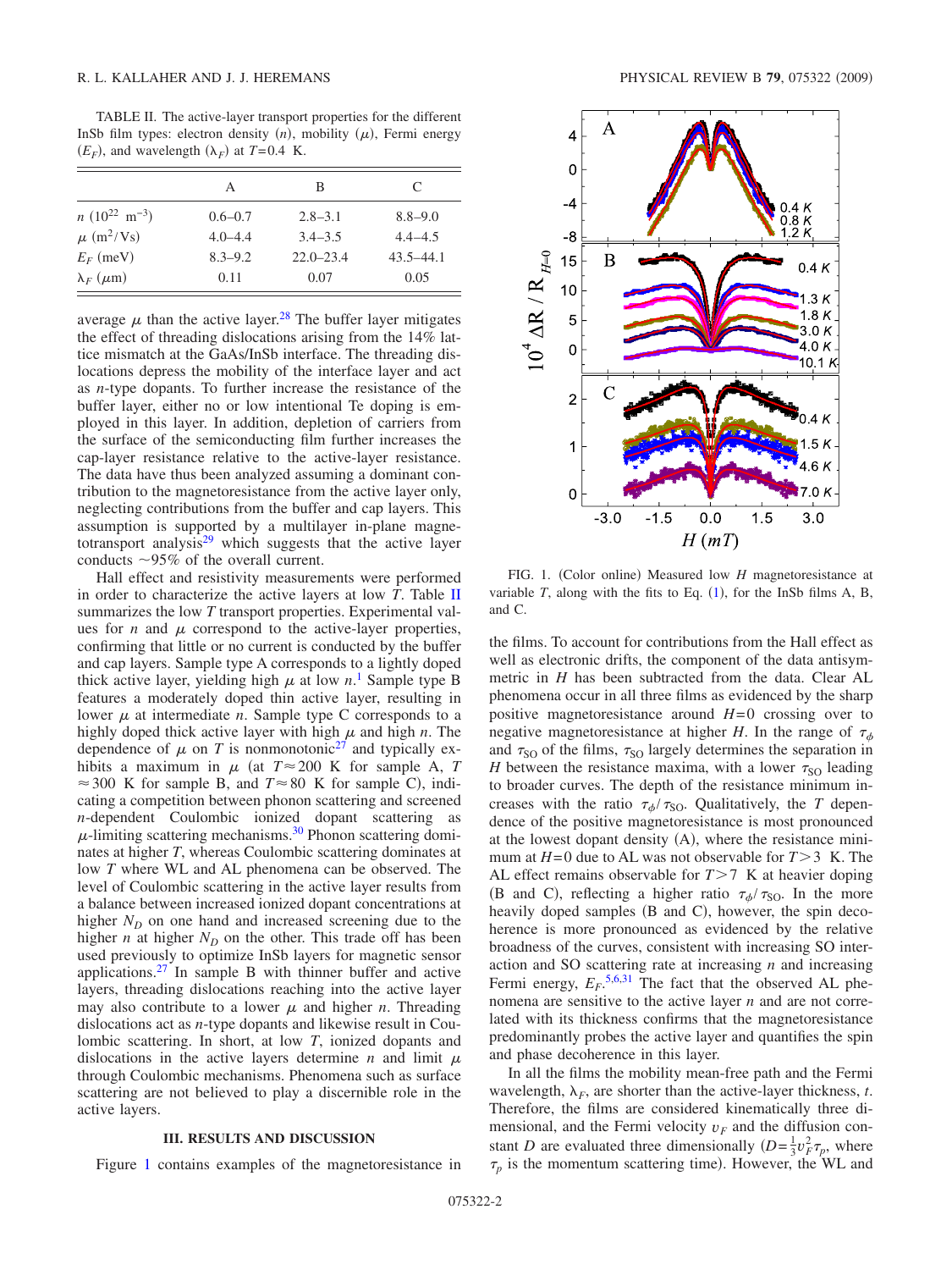AL quantum corrections to the conductivity are phase coherence phenomena, and hence the dimensionality used to calculate the WL and AL corrections depends on the relative magnitudes of the phase coherence length,  $L_{\phi} = \sqrt{D\tau_{\phi}}$ , and  $t^{15,32,33}$  $t^{15,32,33}$  $t^{15,32,33}$  $t^{15,32,33}$  $t^{15,32,33}$  When  $L_{\phi} > t$ , phase coherence phenomena—such as the WL and AL corrections to resistivity—follow twodimensional behavior even when the film is kinematically three dimensional. The low *T* values for  $\tau_{\phi}$ , as obtained from fitting the data to AL theory, are self-consistently found to yield  $L<sub>o</sub> > t$  for all *T* at which AL was observed. Hence, the magnetoresistance was fitted to a two-dimensional localization theory developed by Hikami, Larkin, and Nagaoka  $(HLN).<sup>17</sup>$  $(HLN).<sup>17</sup>$  $(HLN).<sup>17</sup>$  Films that are kinematically three dimensional yet two dimensional regarding phase coherence phenomena are commonly encountered in studies on metals[.15,](#page-4-16)[32](#page-4-31)[,33](#page-4-32) In the HLN theory<sup>17</sup> we also neglect magnetic scattering leading to spin flip, $3<sup>4</sup>$  since no magnetic impurities are explicitly present in the InSb films. AL analysis cannot provide independent quantification of the inelastic-scattering limiting  $\tau_{\phi}$ and of magnetic spin-flip scattering. $34-37$  In the absence of independent knowledge allowing a quantification of magnetic spin-flip scattering, this mechanism is presumed negligible. For isotropic SO scattering in perpendicular *H* the correction to the resistivity is then  $15,17,32$  $15,17,32$  $15,17,32$ 

<span id="page-2-0"></span>
$$
\Delta \rho / [\rho^2 (H=0)] \approx -\Delta \sigma = \frac{e^2}{2\pi^2 \hbar} \left[ \Psi \left( \frac{1}{2} + \frac{H_{\rm tr}}{H} \right) + \frac{1}{2} \Psi \left( \frac{1}{2} + \frac{H_{\phi}}{H} \right) - \frac{3}{2} \Psi \left( \frac{1}{2} + \frac{H_{\phi}}{H} + \frac{4}{3} \frac{H_{\rm SO}}{H} \right) \right],
$$
\n(1)

where  $\Psi$  is the digamma function and  $H_{tr} = \hbar / (4eD\tau_p)$ ,  $H_{\phi}$  $=\hbar/(4eD\tau_{\phi})$ , and  $H_{\text{SO}}=\hbar/(4eD\tau_{\text{SO}})$ .

With  $\tau_p$  and *D* independently determined from Hall measurements and from the resistivity at  $H=0$ , a least-squares fit to Eq. ([1](#page-2-0)) was employed to determine both  $\tau_{SO}$  and  $\tau_{\phi}$  at each *T*. Figure [2](#page-2-1) contains the resulting values. Within experimental errors all samples show a  $\tau_{\text{SO}}$  independent of *T* for  $0.4 \leq T \leq 10$  K. The pronounced *T* dependence of  $\tau_{\phi}$  is depicted in the inset of Fig. [2](#page-2-1) and will be discussed below. Thus the *T* dependence in Fig. [1](#page-1-1) is dominated by the behavior of  $\tau_{\phi}$  through the ratio  $\tau_{\phi}/\tau_{\text{SO}}$ , as mentioned above. In particular, in sample A the long  $\tau_{\rm SO}$  lowers the ratio  $\tau_{\phi}/\tau_{\rm SO}$ and restricts the range of *T* over which AL could be observed.

The extracted values of  $\tau_{SO}$  exhibit a strong dependence on *n*, with  $\tau_{SO}$  varying from  $\sim$  6 ps in sample C (highest *n*) to  $\sim$ 73 ps in sample A (lowest *n*). Because of the high electron  $\mu$  in InSb (Table [II](#page-1-0)), the spin coherence lengths  $L_{SO}$  $=$   $\sqrt{D}\tau_{\text{SO}}$  can be considerable in InSb films; values of  $L_{\text{SO}}$  are illustrated in Fig. [2.](#page-2-1) Our experiments indicate an  $L_{\text{SO}}$  as long as 1.5  $\mu$ m. Even at high *n*, we find  $L_{\text{SO}} > 1$   $\mu$ m. Such length scales are readily achieved with modern microfabrication techniques, allowing a spin-coherent regime to be accessed[.4](#page-4-5)

The EY and DP mechanisms differ in their dependences on  $E_F$  and  $\tau_p$ ,<sup>[5](#page-4-6)[–7,](#page-4-7)[13](#page-4-14)</sup>

<span id="page-2-1"></span>

FIG. 2. (Color online) Main panel: the spin coherence times  $\tau_{SO}$ vs  $T$ , obtained from the fits of Eq.  $(1)$  $(1)$  $(1)$  to the data in Fig. [1.](#page-1-1) The dashed horizontal lines indicate average values of  $\tau_{\text{SO}}$ , also in parentheses with the spin coherence length. Inset: the extracted phase coherence times  $\tau_{\phi}$  vs *T*. The dashed line indicates a fit to a  $1/T$ dependence.

$$
\frac{1}{\tau_{\text{SO}}^{\text{EY}}} = \frac{\alpha_{\text{EY}}}{\tau_p} \left(\frac{E_F}{E_G}\right)^2, \quad \frac{1}{\tau_{\text{SO}}^{\text{DP}}} = \alpha_{\text{DP}} \tau_p \left(\frac{E_F^3}{\hbar^2 E_G}\right),\tag{2}
$$

<span id="page-2-2"></span>where  $\alpha_{EY,DP}$  are material constants. Equation ([2](#page-2-2)) holds for degenerate semiconductors at low *T*. [5,](#page-4-6)[6,](#page-4-10)[13](#page-4-14)[,38](#page-4-35) Calculation of  $E_F(T)$  indicates that the degenerate regime indeed applies to the present samples. In Eq. ([2](#page-2-2))  $\tau_p$  provides a measure of the electron-scattering time with a different effect in EY and DP regimes. In the DP regime frequent scattering events interrupt the spin precession, resulting in small average spin precession angles and a suppression of dephasing among precession angles (motional narrowing), and hence to  $\tau_{SO}$  $\sim 1/\tau_p$ . In the EY regime the scattering events, assumed more sparse, do not result in motional narrowing and instead spin dephases through SO coupling at the orbital scattering event itself, leading to  $\tau_{SO} \sim \tau_p$ .<sup>[5](#page-4-6)[–7](#page-4-7)</sup> Thus, the EY mechanism is weaker in materials with high  $\mu$ . Nonetheless, it has been shown that even in ballistic systems AL is sensitive to spin relaxation via the EY mechanism, $39$  and in the narrow gap semiconductors at low *T*, the EY mechanism is thought to dominate[.6,](#page-4-10)[7](#page-4-7)[,39](#page-4-36)

Figure [3](#page-3-0) depicts the dependence of  $1/\tau_{\text{SO}}$  on  $E_F$ , determined using the measured *n* and accounting for nonparabolicity in the InSb band structure.<sup>40</sup> In order to accommodate the different  $\mu$  in each film, the measured  $1/\tau_{\text{SO}}$  has been multiplied by  $\tau_p$ . Because  $1/\tau_{SO} \sim E_F^{\nu}$  for both EY ( $\nu$ =2) and DP ( $\nu$ =3) mechanisms, a logarithmic plot of  $1/\tau_{SO}$  vs  $E_F$ indicates which mechanism dominates spin decoherence. A fit to the data in Fig. [3](#page-3-0) yields  $\nu$ =2.06, strongly indicating that EY is the dominant spin decoherence mechanism in the InSb films. This result agrees with electron-spin-resonance linewidths in *n*-type  $(n < 10^{22} \text{ m}^{-3})$  bulk InSb.<sup>13</sup>

For Coulombic scattering in degenerate semiconductors,  $\alpha_{\text{EY}}$  is theoretically predicted as<sup>5[,13](#page-4-14)</sup>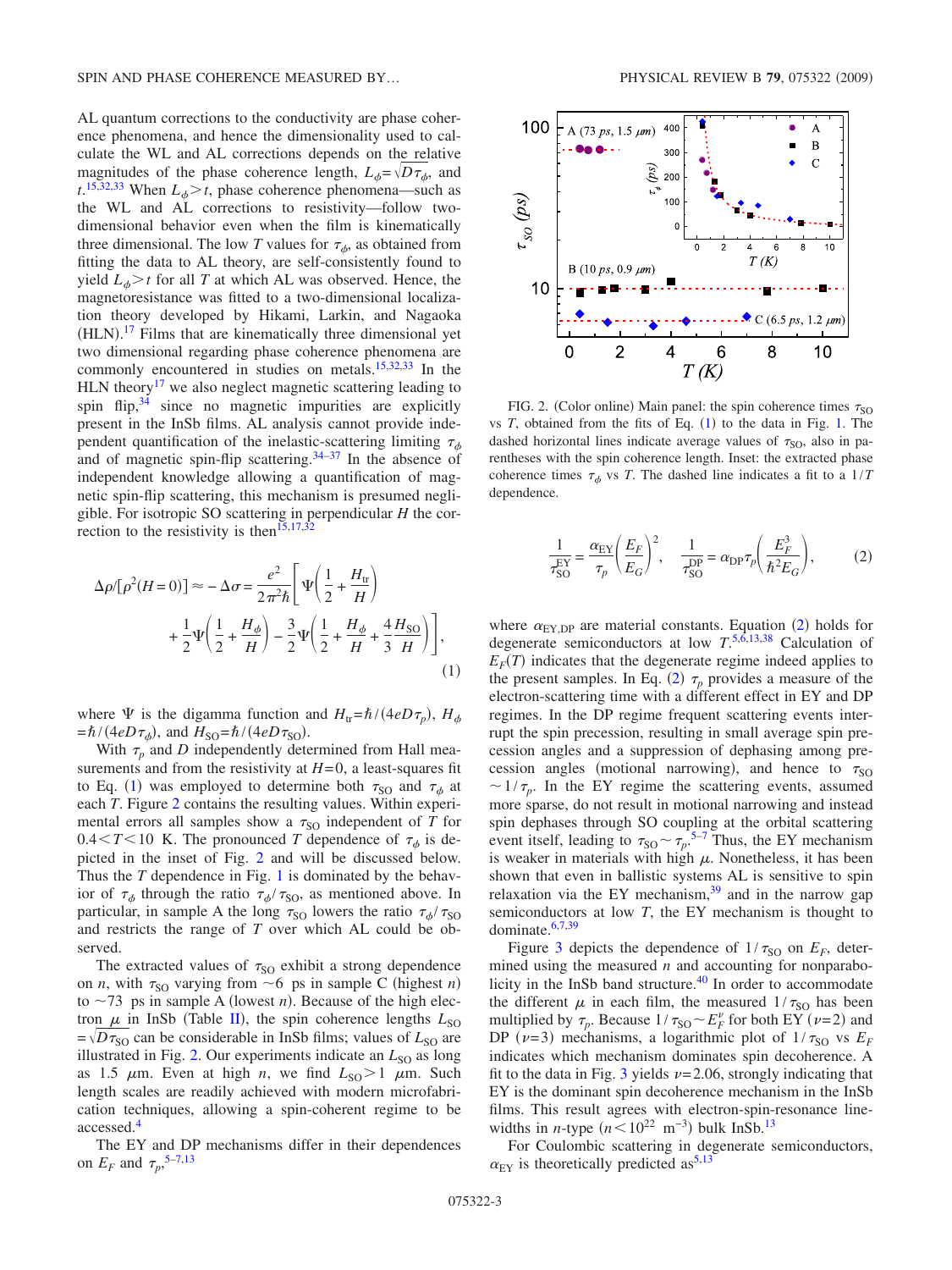<span id="page-3-0"></span>

FIG. 3. (Color online) Logarithmic plot of the average spin decoherence rate,  $1/\tau_{\text{SO}}$  (normalized to  $1/\tau_p$ ) (see text). The dashed line denotes the functional dependence  $1/\tau_{\text{SO}} \sim (E_F/E_G)^2$  as predicted from the EY spin decoherence theory.

$$
\alpha_{\rm EY} = \frac{32}{27} \gamma^2 \left( \frac{1 - \gamma/2}{1 - \gamma/3} \right)^2,\tag{3}
$$

<span id="page-3-1"></span>where  $\gamma = \Delta/(\Delta + E_G)$  [ $\Delta = 810$  meV and  $E_G = 236$  meV in InSb at low *T* (Ref. [3](#page-4-4))]. The measured rate  $1/\tau_{SO}$  is, however, a factor of  $\sim$ 9 higher than predicted from Eq. ([3](#page-3-1)) when using  $\tau$ <sub>n</sub> as the characteristic scattering time scale. This fact suggests that scattering events with only a small effect on  $\mu$ , such as small-angle or electron-electron scattering, may have, in contrast, a large effect on spin decoherence.<sup>41</sup> In the calculation of  $1/\tau_p$ , the scattering angle  $\theta$  weighs scattering probabilities by a factor of  $1 - \cos(\theta)$ , whereas other weight factors are appropriate for  $1/\tau_{\text{SO}}$ . An analogy can be drawn with two-dimensional electron systems dominated by the DP mechanism, where accurate prediction of  $\tau_{SO}$  requires a proper account of the symmetry of the scattering mechanisms.<sup>10[,11,](#page-4-12)[19](#page-4-21)[,41](#page-4-38)</sup> For bulk InSb with spin relaxation resulting from the cubic Dresselhaus SO coupling term, the use of  $\tau_3$ , defined by

$$
\frac{1}{\tau_3} = \int_{-1}^{1} W(\theta) \{1 - P_3[\cos(\theta)]\} d\cos(\theta),
$$
 (4)

rather than  $\tau_p$  is appropriate for a calculation of  $1/\tau_{\text{SO}}$ .<sup>[11](#page-4-12)</sup> Here  $W(\theta)$  denotes the  $\theta$ -dependent scattering probability and  $P_3$  denotes the third Legendre polynomial. For Coulombic scattering and in the limit of weak screening in bulk semiconductors, we have calculated  $\tau_3 / \tau_p \approx 1/6$ . The observed independence of  $\tau_{SO}$  on *T* suggests that for  $0.4 < T$  $10$  K Coulombic scattering from ionized species dominates. Furthermore, weak screening applies to the InSb samples in this study, where the small effective mass leads to a Thomas-Fermi wave vector,  $q_{TF}$ ≈5–6×10<sup>7</sup> m<sup>-1</sup>, a factor of  $\sim$ 2 smaller than the Fermi wave vector. Our value  $\tau_3 / \tau_p$  $\approx$  1/6 compares to  $\sim$  1/9 found for two-dimensional elec-tron systems.<sup>10[,11,](#page-4-12)[19](#page-4-21)</sup> Thus, we expect that the use of  $\tau_p$  underestimates the spin decoherence rate, whereas the use of  $\tau_3$ brings the experimental values within a factor 1.5 of theoretical predictions. The presence of an enhanced spin decoherence rate in the InSb films forms a possible reason why the predicted transition<sup>7</sup> from the EY to DP mechanism as a function of *T* was not experimentally observed.

Equation  $(1)$  $(1)$  $(1)$  (Ref. [17](#page-4-18)) assumes a dominant EY mechanism and is valid in the diffusive limit. HLN theory was favored here because it experimentally provided a better fit to the magnetoresistance data than theories<sup>18</sup> intended for systems beyond the diffusive limit. However, a similar functional dependence of the spin decoherence rate on  $E_F$  is recovered when either an AL theory that assumes a dominant DP mechanism<sup>14</sup> or a theory that is valid beyond the diffusive limit<sup>18</sup> is applied. Thus, the conclusion that the EY mechanism dominates the SO scattering is consistent, regardless of the AL theory. In addition for all AL theories tried, the experimental values for  $\tau_{SO}$  are significantly lower than predicted by theory using  $\tau_p$ .<sup>[13](#page-4-14)</sup>

In the range of *T* where AL is experimentally accessible, both samples B and C yield  $\tau_{\phi} \sim 1/T$ . The inset of Fig. [2](#page-2-1) depicts the *T* dependence of  $\tau_{\phi}$  and the 1/*T* fit for sample B. An excellent fit is obtained apart from saturation of  $\tau_{\phi}$  observed at  $T=0.4$  K. Saturation of  $\tau_{\phi}$  at  $T<1$  K is a feature common to many systems, indicating that additional phasebreaking mechanisms limit  $\tau_{\phi}$ .<sup>[15](#page-4-16)[,21](#page-4-40)[,42](#page-4-41)</sup> Electron-electron scattering in a Fermi-liquid model leads to the Nyquist phase decoherence rate<sup>21,[43,](#page-4-42)[44](#page-4-43)</sup> as adapted from Ref. [43](#page-4-42) for a thin film of thickness *t*,

$$
\frac{1}{\tau_{\phi}} = \frac{k_B T}{2\pi \hbar^2 D g(E_F)t} \ln[\pi \hbar D g(E_F)t],
$$
 (5)

where  $g(E_F)$  denotes the (nonparabolic) density of states at  $E_F$ . The Nyquist rate follows the observed dependence  $\tau_{\phi}$  $\sim$  1/*T* and is valid if the thermal length  $L_T = \sqrt{\hbar D/k_B T}$  is not much smaller than *t*, a condition fulfilled in our samples. Sample B experimentally yields  $\tau_{\phi} = (254 \text{ Kps})/T$ , whereas the Nyquist expression results in  $\tau_{\phi} = (570 \text{ Kps})/T$ . Theory thus predicts a phase decoherence rate approximately twice smaller than observed. The discrepancy is deemed acceptable, since discrepancies in the literature<sup>21</sup> can amount to orders of magnitude, with the experimental phase decoherence rates exceeding theoretical predictions. We note that the experimental phase decoherence rate in Sample C does indeed exceed the theoretical Nyquist rate by 1 order of magnitude, even as  $\tau_{\phi} \sim 1/T$  is closely obeyed for this sample as well.

### **IV. CONCLUSIONS**

In conclusion, the dependence on  $E_F$  of the low-*T* spin decoherence rate as extracted from AL demonstrates that the EY mechanism dominates spin decoherence in high-quality InSb Te-doped thin films for  $T < 10$  K. The observation  $1/\tau_{\text{SO}} \sim E_F^2$  indicates that at low *T* long  $\tau_{\text{SO}}$  can exist in highquality InSb with  $E_F$  just above the conduction band edge. We have determined a spin coherence length as long as 1.5  $\mu$ m in an InSb film with  $E_F \approx 9$  meV. The experimental spin coherence times are shorter than predicted by the EY model if the momentum scattering time  $\tau_p$  is assumed as a